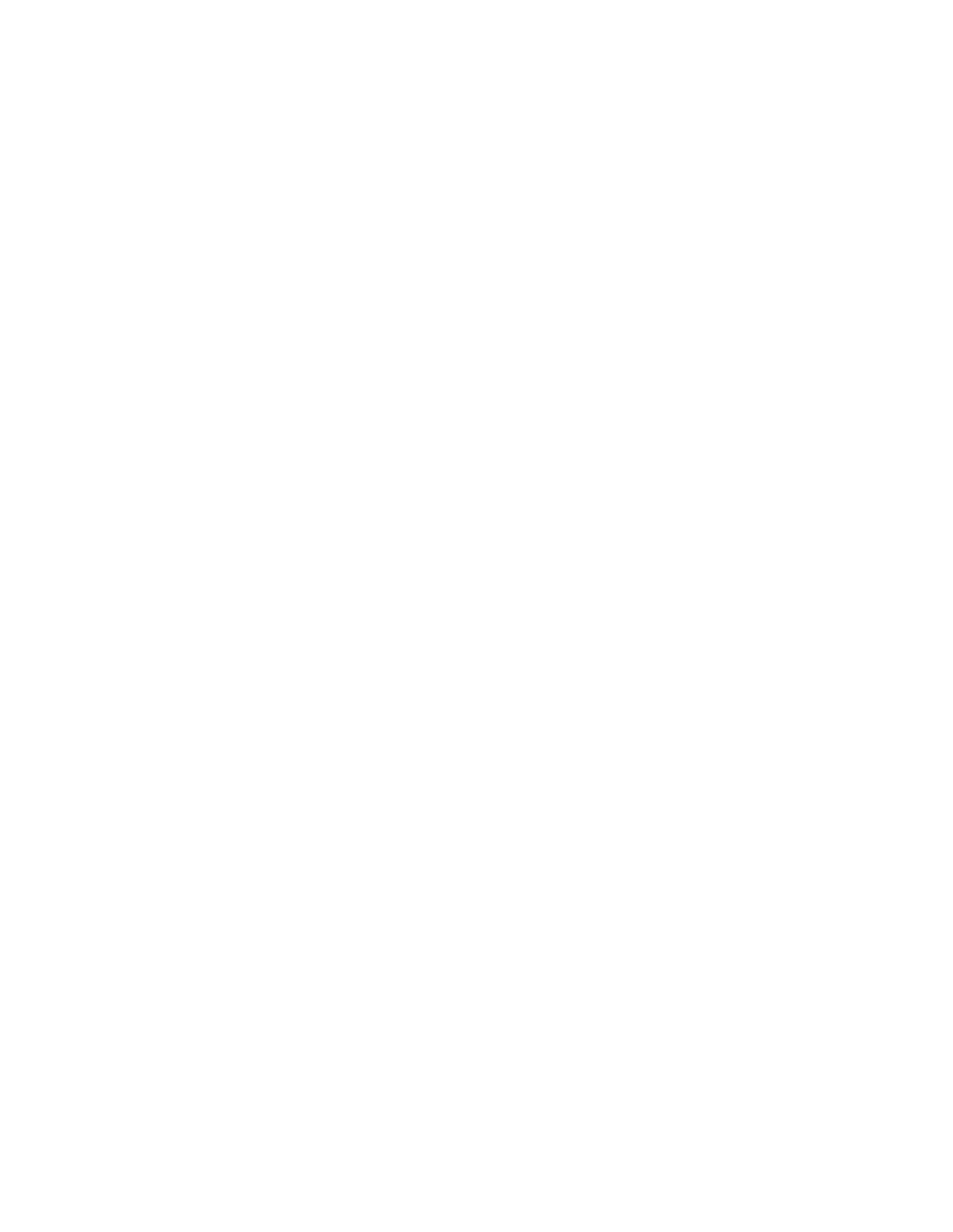## **Contents**

| Part I: State and Federal Laws Governing Financial Emergencies at the Local Level3 |  |
|------------------------------------------------------------------------------------|--|
|                                                                                    |  |
|                                                                                    |  |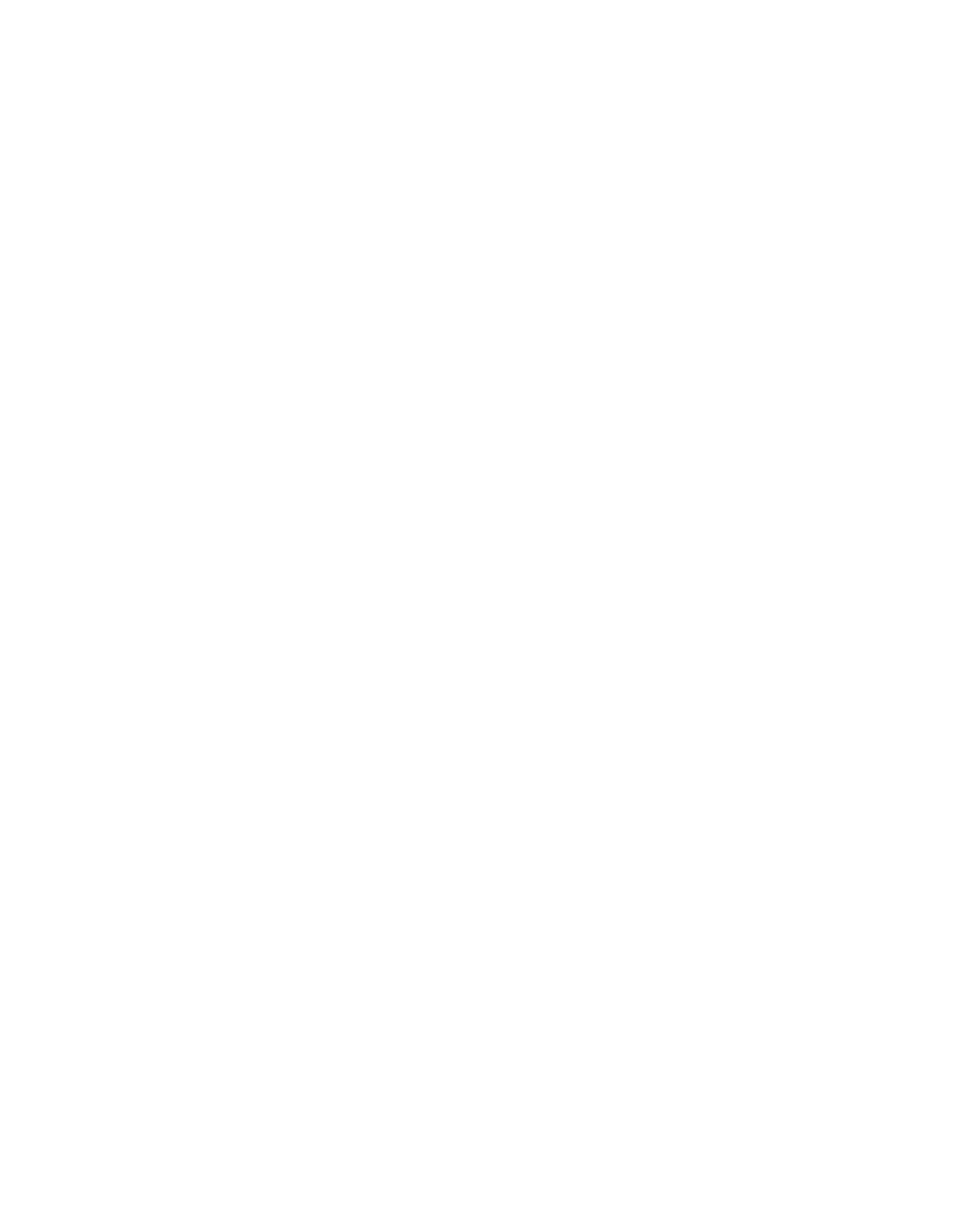Detroit Public Schools (DPS) is in financial and academic crisis. The district has a current operating deficit of \$331.4 million. In 2009, DPS fourth graders posted the worst scores on record on the National Assessment of Educational Progress (NAEP) for math. For the past two years, the district has been operated by Robert Bobb, the state-appointed emergency financial manager. Under his tenure, student enrollment has continued to decline, and the debt has risen. And now, as his appointment comes to an end, the state must decide if, and how, to intervene in the district.

Focusing just on an academic or a fiscal outcome is not a viable solution in the short or long term —the two are too closely linked. An academic solution cannot be crafted without first addressing the financial concerns of the district; otherwise, strong academic interventions fall short when funding is not available to implement them. Solving these problems is not the goal of this analysis. Rather, the goal is to outline several options available to DPS, provide a framework for discussion of these problems, and identify "first steps" to engage and educate policymakers, businesses, and the community at large in a meaningful conversation about possible options and avenues for change.

#### *What Can the State Do in the Short Term?*

There are a number of short-term options to address the financial crisis in the DPS, and they vary in their degree of political palatability. The advantages and disadvantages of each option will be explored in greater depth in the body of this report.

#### *Appoint a new emergency manager, and execute the Deficit Elimination Plan (DEP)*

Robert Bobb's contract has been extended through June 30, 2011. At this time, the governor will be responsible for deciding whether to appoint a new emergency financial manager or not. Because of the continuing financial emergency in the DPS, it is widely believed that the governor will appoint a new emergency manager later this spring. This appointee will likely be charged with implementing the DEP, which currently aims to eliminate the district's deficit by 2014. The DEP, as approved by State Superintendent Mike Flanagan, includes plans to close 100 schools by 2013, increase class sizes to 62 at the high school level, eliminate student transportation, and move to having principals serve four high schools—among other steps.

#### *Restructure debt*

Restructuring the debt could take several forms, all of which would likely require a change to state law. First, the state could pay some or all of DPS's debt. Second, the state could require the district to implement reforms (such as new academic requirements, hiring practices, merit pay, and more) in exchange for state debt relief. Finally, the state could also help the district convert DPS's shortterm debt into long-term debt, as it did in 2005.

#### *Raise taxes*

The DPS and all of the school districts in the state operate under constitutional limits regarding the level of local property taxes that can be levied to support school districts. The DPS has no ability, under current state law, to ask the local voters to approve a property tax increase to finance operating expenditures in the district. Any type of revenue increase that would provide more operating funding for the DPS would have to be the result of a change in the state constitution and a vote of the local electors.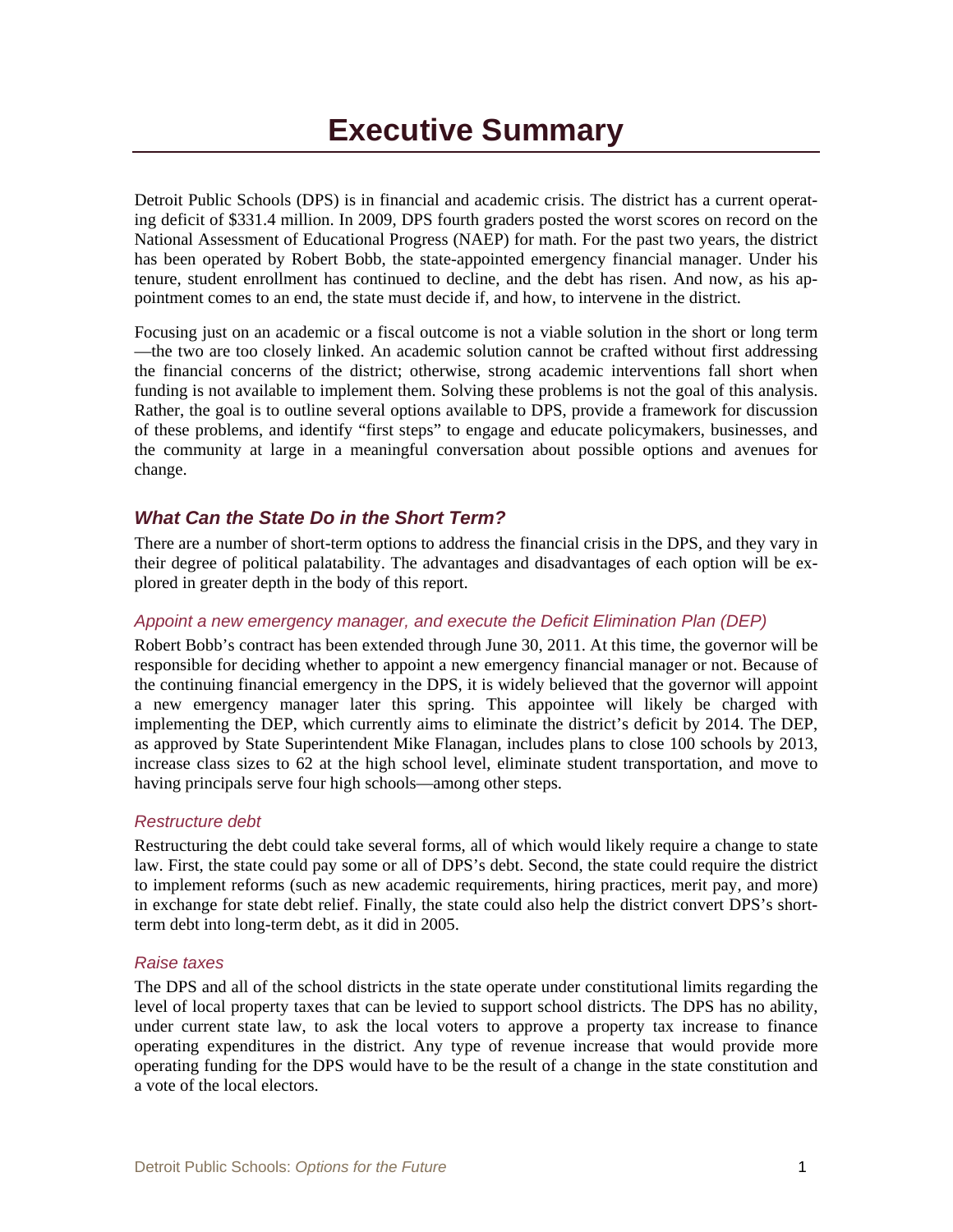#### *File for federal bankruptcy protection*

The DPS could also file for federal bankruptcy protection. Bankruptcy is seen by some as attractive mainly because the court can restructure the school district's debts. Bankruptcy, however, carries inherent risk. These risks will be analyzed in greater depth later in this report.

#### *Reorganize the DPS*

The district could also cease to exist in its current form. This reorganization could take several forms and will be explored more in the body of this report.

- **Smaller:** The district could break up into smaller districts serving smaller parts of the city.
- **Portfolio**: The DPS could also take a form similar to that of post-Katrina New Orleans school system. Rather than having a centrally run school system, New Orleans operates under a "portfolio model" wherein the school district authorizes, but does not operate, individual schools.
- **Regional:** The district could also consolidate with a neighboring suburban district to form a regional school district—much like Indianapolis or Memphis.
- **Charter**: Mr. Bobb has recently recommended turning over some of the DPS schools to charter operators.

#### *What Can the State Do in the Long Term?*

**Michigan will have to consider alternatives to the current per-pupil funding model** and institute a funding mechanism for schools that takes into consideration the changing demographics of the state. Detroit is one of many districts across the state facing declining enrollment. The challenge is that enrollment, to which state funding is tied, tends to decline more quickly than does the ability of districts to adjust operating expenditures. This, coupled with budgetary constraints at the state level, makes accurate planning a difficult task.

In addition to reevaluating Michigan's per-pupil funding mode, created by voters through Proposal A in 1994, the state must also be more proactive with financially troubled districts. Budget crises are usually not created in one year's time, and it often takes more than one year to resolve them. Intervening when budget problems seem small may prevent a DPS-like crisis in the future.

#### *How Can the Discussion Move Forward?*

Unfortunately, there is no "right" choice in this discussion. One thing is evident—everyone has a role in creating and implementing a plan for the DPS, and any resolution will require the support of each and every stakeholder to be successful. For too long, Detroit has complained that Lansing does not understand the intricacies of the problems faced by the city schools, and Lansing retorts that continually carving out one-time "Detroit solutions" detracts from the state's ability to enact effective or meaningful reform. The result has been an ongoing struggle between state and local leaders to implement lasting reform, and the proliferation of short-term solutions that have failed to improve the overall financial or academic operations of the district.

With a deficit of more than \$330 million, the problem has reached a critical mass. There is no solution that does not involve state, local, and regional players—all of whom have a vested interest in righting the ship and doing so quickly. The single biggest hurdle will be for these stakeholders to decide which course of action best suits the city and the schools in the long term and then place themselves solidly behind that solution in a unified manner. **This will require bold leadership as state, regional, and local leaders involve parents, business leaders, and community members in a discussion as to why dramatic, and perhaps disruptive, change is essential.**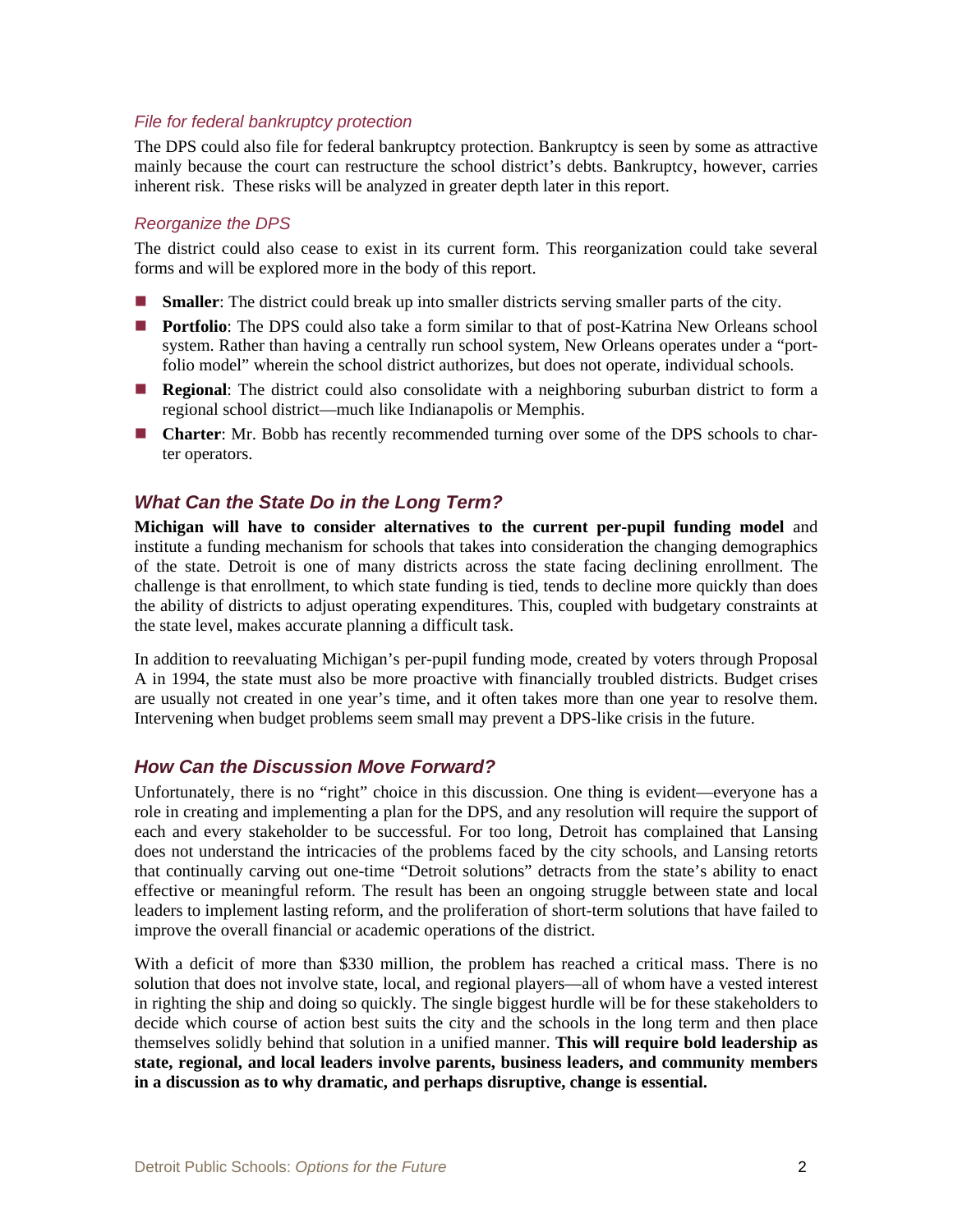## **Detroit Public Schools:**  *Options for the Future*

Over the past several years, the impact of significant declines in employment in Michigan combined with large drops in property tax revenues and a decline in enrollment across the state has placed the financial health of many school districts under serious strain. There has been considerable discussion in the state regarding the possibility that school districts might be forced to seek protection under federal bankruptcy laws. Detroit Public Schools (DPS) is one of the school districts in Michigan facing major financial stress. This paper will consider (1) how the state manages financial emergencies at the local level through state and federal law, (2) look at the financial stressors facing the DPS, and (3) explore what options are available to deal with those problems in Detroit, as well as school districts with similar financial problems around the state.

## **PART I: STATE AND FEDERAL LAWS GOVERNING FINANCIAL EMERGENCIES AT THE LOCAL LEVEL**

The State of Michigan has several laws that contain statutory language that addresses the potential financial stress on school districts. These laws include:

- Public Act 2 of 1968: Uniform Budgeting and Accounting Act
- Public Act 451 of 1976: Revised School Code
- Public Act 94 of 1979: State School Aid Act
- Public Act 72 of 1990: Local Government Fiscal Responsibility Act
- Public Act 4 of 2011: Local Government and School District Fiscal Accountability Act

#### *Overview of Michigan State Laws*

#### *Public Act 2 of 1968: Uniform Budgeting and Accounting Act*

This law specifies the procedures under which school district budgeting must occur. It also establishes the accounting procedures that must be followed by school districts and provides for the financial audits of school districts on an annual basis.

#### *Public Act 451 of 1976: Revised School Code*

This act provides for general state oversight of school districts in the state, and includes discussion of everything from school board powers to curriculum to teacher certification. The act also includes provisions regarding the accounting of funds and the issuance of debt by school districts. In particular, Section 1225 of the act (MCL 380.1225) provides for the issuance of short-term notes by school districts for cash flow borrowing needs. Subsection 3 of this section lists the provisions that apply if a school district is unable to repay these short-term notes in a timely manner. The provisions in Subsection 3 were applied in 2005 by the State of Michigan and the DPS to convert short-term notes into long-term bonds in order to help balance the DPS budget. The issuance of these long-term bonds by the DPS resulted in increased debt service obligations of approximately \$22 million per year for the next 15 fiscal years.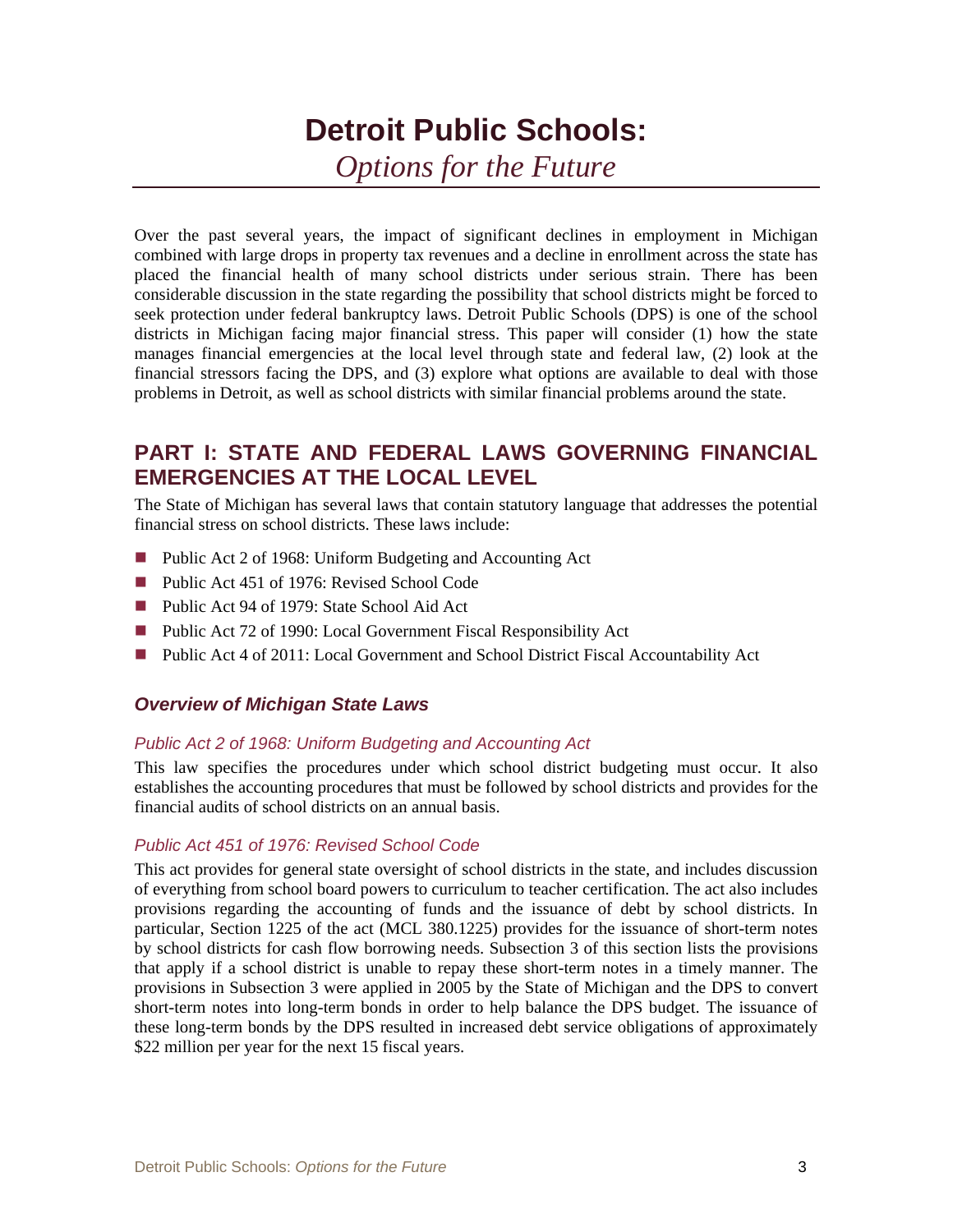#### *Public Act 94 of 1979: State School Aid Act*

This law provides for the general state control over the financing of school districts. Section 102 of the act (MCL 388.1702) speaks to the issue of school districts operating under a budget deficit. The law requires that school districts that close the prior fiscal year with a budget deficit must submit a plan to the Department of Education outlining the steps that they will take to eliminate the budget deficit. The law allows the Department of Education to withhold state school aid payments to a school district that does not have a plan approved by the Department of Education to eliminate a budget deficit.

#### *Public Act 72 of 1990: Local Government Fiscal Responsibility Act*

Recent legislative action has repealed Public Act 72 of 1990. A discussion of Public Act 72 of 1990 remains relevant here because it highlights the fact that much of the process and emergency financial manager responsibilities outlined in Public Act 4 of 2011 were prescribed previously in statute.

This law provides the framework under which financial distress is addressed. The primary purpose of the act is to outline a set of procedures that the State of Michigan and school districts must follow before a school district is allowed to file for federal bankruptcy protection due to severe financial stress. The act provides for similar procedures for financial emergencies in municipalities as well as school districts.

The first step outlined in the act initiates a process under which the State of Michigan investigates the extent of the financial problems. This **process for school districts begins** when one or more of the following conditions exist or any of the entities mentioned below file a written notice with the state treasurer alleging that a financial emergency exists:

- The school district has completed the most recent fiscal year with a deficit in one or more of its operating funds.
- The school board of the school district adopts a resolution declaring that the district is in a financial emergency.
- A creditor of the school district is owed \$10,000 or more or at least 1 percent of the general fund budget of the school district, and the school district is at least six months past the payment date on the obligation.
- A Citizen Petition alleging the existence of a financial emergency is signed by 10 percent or more of the registered electors in the last gubernatorial election in the school district.
- A trustee, paying agent, note holder, or bondholder files a written notice that a school district is not meeting its debt service obligations.
- A resolution is passed by the House of Representatives or the Senate.
- Conditions of the Revenue Bond Act or the Municipal Finance Act are violated.
- **Conditions dealing with the Uniform Budgeting and Accounting Act are violated.**
- The school district fails to file an annual financial report required under provisions of the Revised School Code.
- A court-ordered tax is levied without the approval of the local governing board.

The presence of any of the conditions listed above triggers a process that must be followed by the State of Michigan Superintendent of Public Instruction (state superintendent). The state superintendent will then notify the governor and the State Board of Education that a serious financial problem exists in a school district. Following this notification by the superintendent, the **second part of the process** under the act begins.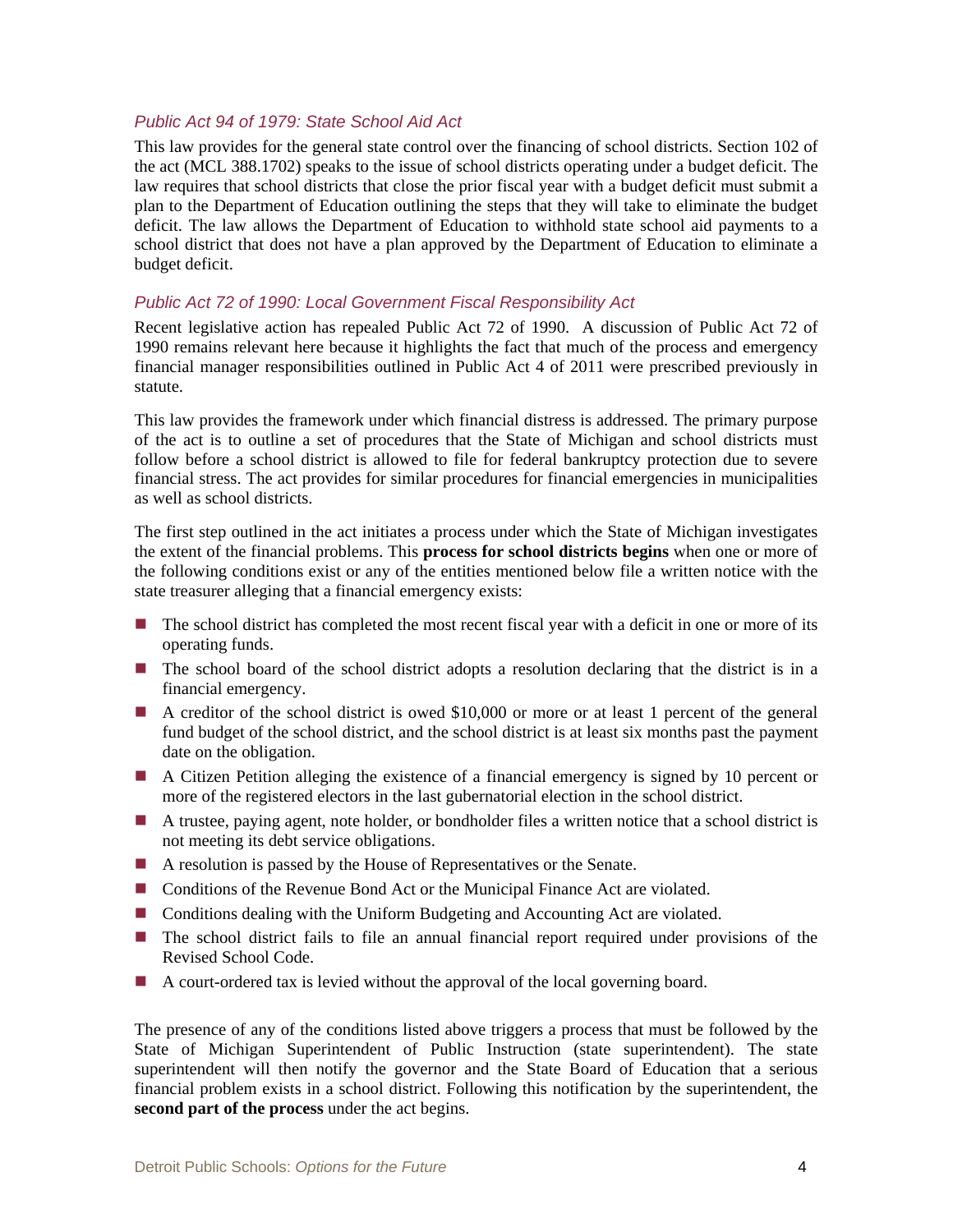Within 30 days of such a notification, the governor must appoint a review team to investigate the financial problems in the school district. The review team includes the state superintendent, the state treasurer, the director of the Department of Management and Budget, and nominees from the Speaker of the House and the Senate Majority Leader. The review team then proceeds with a financial review of the school district if one or more of the following conditions exist:

- $\blacksquare$  The state superintendent informs the governor that a financial emergency exists.
- $\blacksquare$  The school district is in default on a debt service payment.
- $\blacksquare$  The school district fails to pay its employees within five days of a scheduled payday.
- The school district fails to make a required payment to the Public School Employees Retirement System.
- The school district has not conformed to the provisions of a deficit reduction plan approved by the superintendent.
- The state treasurer notifies the governor that the review team needs to proceed to protect the credit rating of the school district or the state.

If the **governor then determines that the review team should begin its evaluation** of the health of the school district, the review team will perform the following functions:

- 1. Examine the financial records of the school district.
- 2. Utilize the services of other state agencies or employees and professionals from the private sector to complete the financial analysis of the school district.
- 3. Sign a consent agreement with the superintendent of the school district. This consent agreement may provide for initial short-term efforts to begin the process of putting the school district on a path toward financial recovery. Before any such consent agreement becomes effective, the consent agreement must be approved by a majority vote of the school board.

The review team will provide the governor with a report of its findings no later than 30 days following the appointment of the review team. This report will be provided to the school district and the members of the Michigan legislature, and will contain one of the following **conclusions** regarding the school district:

- $\blacksquare$  The school district does not have a serious financial problem.
- **The school district does have a serious financial problem, but a consent agreement to solve the** problem has been approved by the school board.
- The school district does have a serious financial problem and the school board has not approved a consent agreement to resolve the financial problem.

If the report determines that a serious financial problem exists and the school board has not approved a consent agreement to resolve the financial problem, the state superintendent will notify the school district of this determination. The school district then has ten days to request a hearing with the state superintendent to discuss this finding. If the school district does not request a hearing on the state superintendent's report or if the state superintendent rejects the appeal of the school district in such a hearing, the next step of the process involves the **appointment of an emergency financial manager** for the school district.

The state superintendent will then prepare a list of potential names for the position of the emergency financial manager for the school district. Potential emergency financial managers must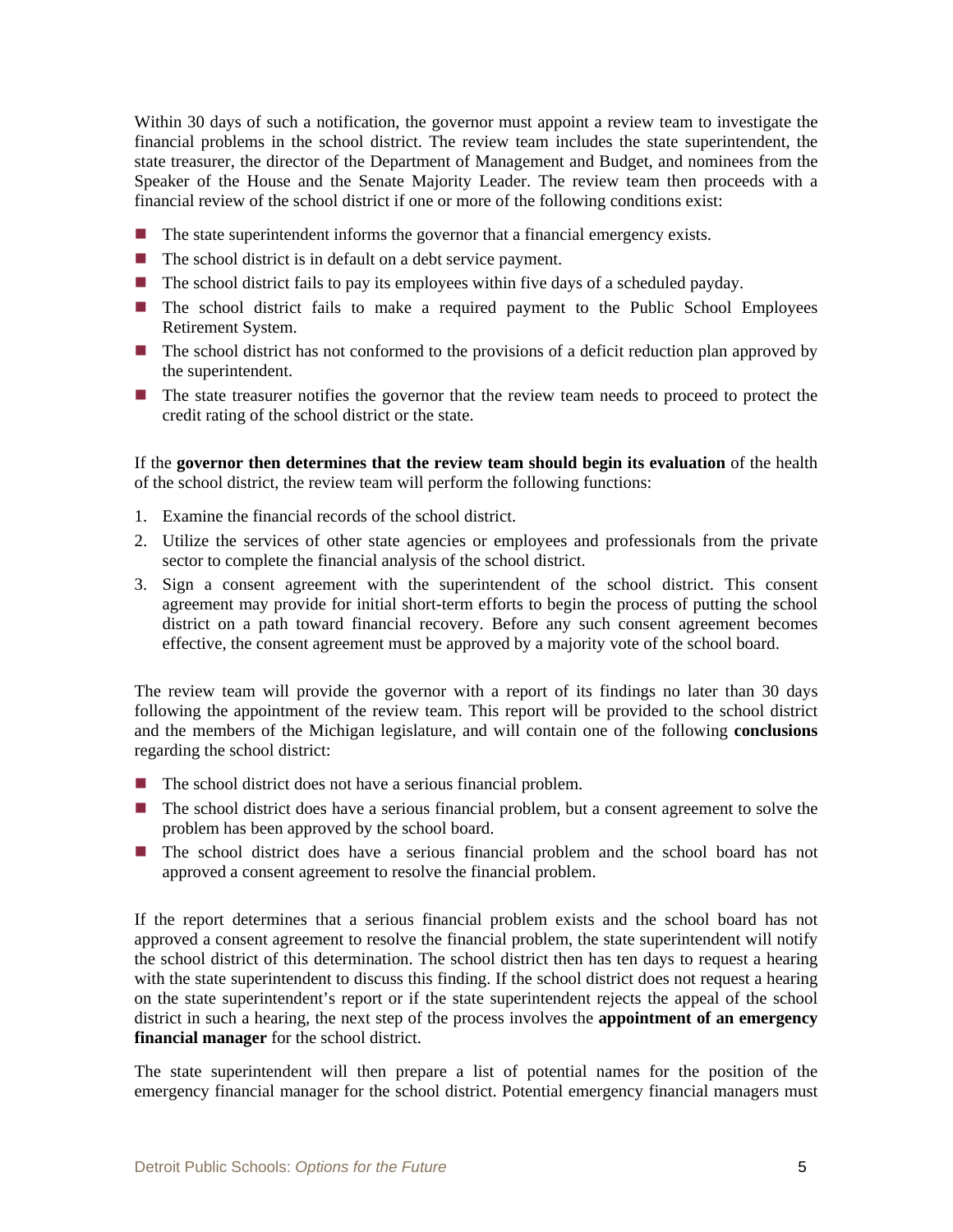show competence in fiscal matters and must not have been employed by the school district in the past five years. There is no provision requiring that the emergency financial manager be a resident of that school district. The state superintendent's recommendations for potential emergency financial managers will be reviewed by the State Board of Education; from these recommendations, the names of not more than three potential emergency financial managers will be forwarded to the governor. From the list of nominees, the governor will appoint the emergency financial manager.

The emergency financial manager will serve a term of office for a period of time established by the governor, but not to exceed one year. The appointment of the emergency financial manager will be by written contract and the contract may be renewed on an annual basis for not more than one additional year.

The emergency financial manager then **takes over the financial control of the school district**. In consultation with the school board, the emergency financial manager will prepare a financial plan for the school district. This financial plan will provide for a balanced school district budget based on the spending and revenue estimates prepared by the emergency financial manager and will ensure the full payment on any debt obligations outstanding in the school district. This financial plan will be made public by the emergency financial manager and modified as financial conditions with the school district change.

The emergency financial manager has the following authority over the finances of the school district:

- Examine the books and records of the school district
- Review payroll or other financial claims against the school district
- Negotiate, renegotiate, approve, or enter into contracts on behalf of the school district
- Receive and disburse all of the funds of the school district
- Adopt a final budget for the next fiscal year and amend the current fiscal year budget of the school district
- $\blacksquare$  Act as an agent for the school district in terms of any collective bargaining agreements
- Analyze factors contributing to the financial problems of the school district and make recommendations to the legislature for steps to improve the financial condition of the school district
- Require compliance with orders given, by court action if necessary
- Require the attendance of witnesses and the production of any books, materials, or contracts relevant to the finances of the school district
- Recommend to the governor and the legislature the potential reorganization of the school district
- **O** Consolidate divisions and functions within the school district to include the removal of any school district employees, within any existing legal provisions
- Create any new positions within the school district and approve the hiring of new full-time employees within the school district
- Seek approval from the State Board of Education for a reduced class schedule in accordance with provisions of the State School Aid Act
- **Employ, or enter into employment contracts with, at the expense of the school district and with** the approval of the state superintendent, the professional staff necessary to carry out the duties of the emergency financial manager
- $\blacksquare$  Reduce expenditures of the school district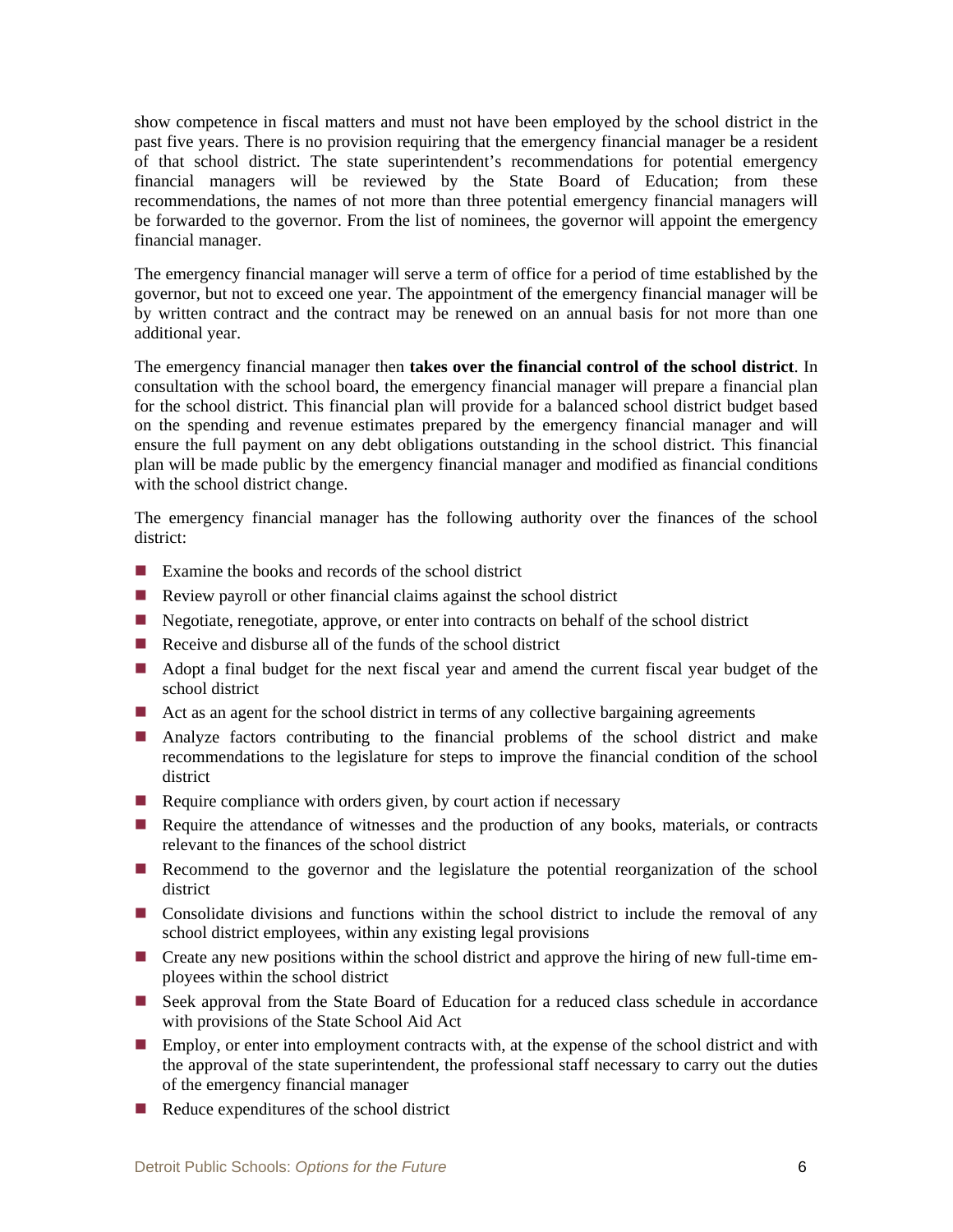- Borrow money on behalf of the school district
- **Approve or disapprove the issuance of debt by the school district**
- Order the holding of school millage elections as necessary under provisions of state law
- $\blacksquare$  Sell assets of the school district
- Exercise all of the powers and authority of the emergency financial manager of the school district as prescribed by state law

After giving written notice to the state superintendent, the emergency financial manager **may authorize that the school district enter into bankruptcy protection** under Chapter 9 of Title II of the United States Code – which will be discussed in the next section.

The emergency financial manager will provide to the governor and the legislature detailed financial information regarding the school district. This information will include a description of each expenditure made in excess of \$10,000, a list of contracts entered into in excess of \$10,000, a description of any loan entered into in excess of \$10,000, and a description of any new positions created or positions eliminated by the emergency financial manager. This detailed report will be prepared every six months beginning six months after the starting date of the emergency financial manager.

The state superintendent may determine the conditions of the revoking of the declaration of the financial emergency in the school district at any time. This revoking of the declaration of a financial emergency will be based on recommendations by the emergency financial manager that a balanced budget is in place in the school district and a plan has been put in place to eliminate any accumulated budget deficits.

#### *Public Act 4 of 2011: Recent Changes to Public Act 72 of 1990*

On March 16, 2011, Governor Rick Snyder signed into law amendments to Public Act 72 of 1990. The bill signed into law by the governor (Public Act 4 of 2011) repealed Public Act 72 of 1990 and replaced it with a new law titled the Local Government and School District Fiscal Accountability Act. One of the primary purposes of the new act is to consolidate the provisions of Public Act 72 dealing with municipalities and school districts into a single format. Public Act 4 of 2011 makes **minor changes to the process** of appointing an emergency financial manager (now called an "emergency manager") and **expands the emergency manager's powers** in several significant ways. These changes are summarized below.

C**hanges to the process** of appointing an emergency manager:

- Allows various modest changes to the existing conditions that would trigger a review of the financial condition of a school district and the eventual appointment by the state of an emergency manager in a school district
- Alters the qualifications for an emergency manager to include individuals who have at least five years of experience in business, financial, or local or state budgetary matters
- Requires the competitive bidding of any contracts in excess of \$50,000 entered into by the emergency manager unless a waiver is granted by the state treasurer
- Continues to allow the emergency manager to enter the school district into bankruptcy under federal law, but only following the approval of this action by the governor

In addition to the process changes outlined above, **the emergency manager would have the power to**: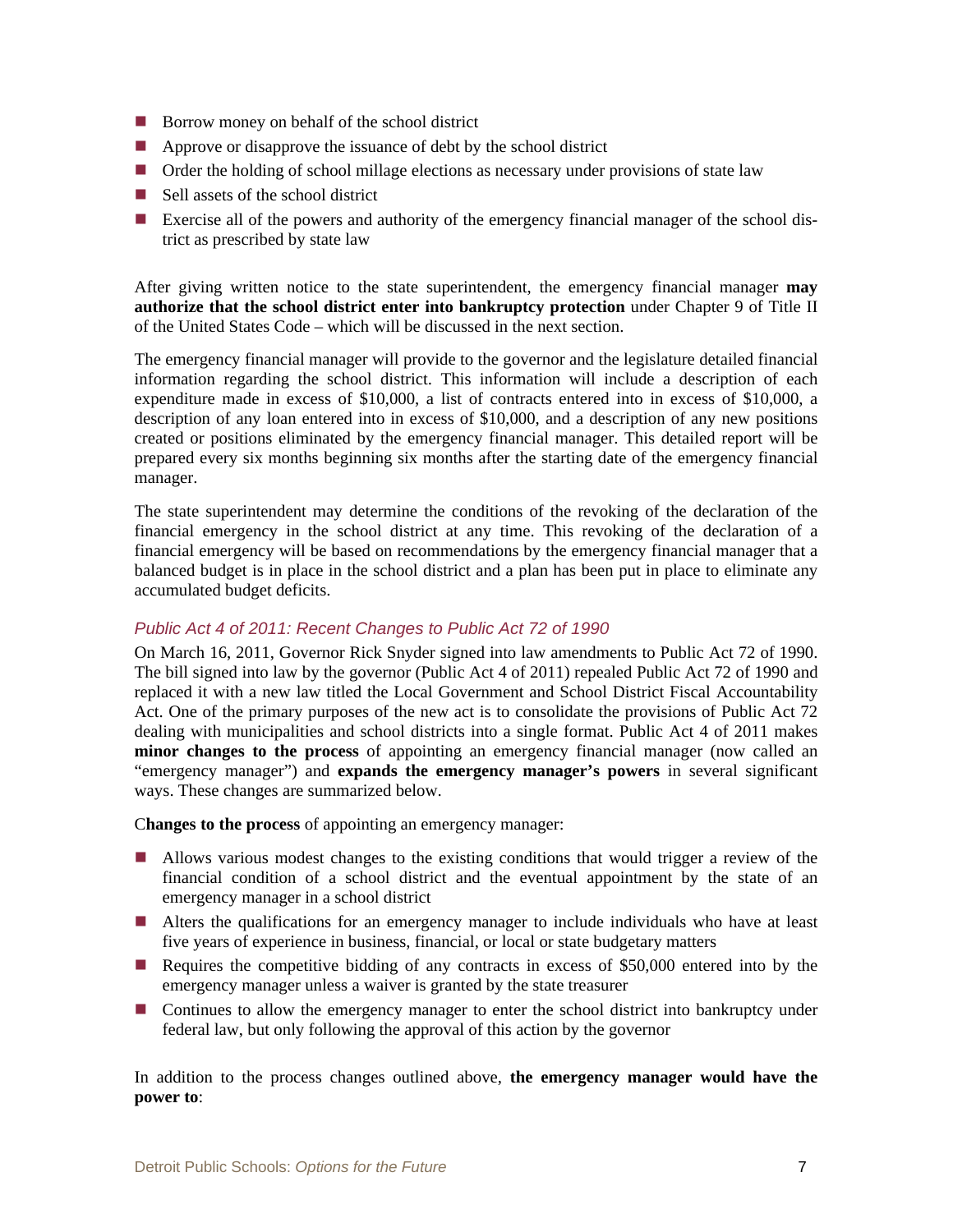- $\blacksquare$  Reject, terminate, or modify existing labor contracts
- Exercise solely all powers and authority prescribed by law to the school board and superintendent (including control over academic operations)
- Eliminate the salary and powers of the chief administrative officer and governing body members for the duration of the emergency manager's tenure
- Require an emergency manager to adopt a two-year budget for the school district before term is over
- Recommend to the governor that the district be reorganized with one or more contiguous school districts

Public Act 4 of 2011 makes many other minor changes to the existing requirements outlined in Public Act 72 of 1990, but clearly the major changes in the bill passed by the house are (1) giving the emergency financial manager the power to reject, terminate, or modify existing labor contracts, (2) requiring the emergency manager to obtain approval from the governor before entering the school district into federal bankruptcy protection, and (3) giving emergency managers full academic and financial control of school districts.

#### *Overview of Federal Laws*

#### *Federal Bankruptcy Protection for School Districts*

While Michigan State law provides the statutory guidance for supporting school districts facing emergency financial pressures, **it is possible to place a school district under federal bankruptcy protection**.

During the Great Depression of the 1930s, the U.S. Congress enacted laws dealing with municipal government bankruptcy protection, specifically Public Law Number 251, 48 Stat. 796 of 1934. This law outlined the procedures under which municipalities could be placed under federal bankruptcy protection. Municipalities are defined as units of local government and school districts. The U.S Supreme Court ruled the 1934 act unconstitutional as an improper interference with the sovereignty of states under the Tenth Amendment to the U.S. Constitution (which provides the states with the power to regulate the finances of its political subdivisions, including municipalities). Congress then passed a revised municipal bankruptcy law in 1937 (Public Law Number 302, 50 Stat. 653 1937), which was upheld by the Supreme Court. In the 74 years since Congress enacted this law, fewer than 500 municipal bankruptcy petitions have been filed.

The general purpose of a municipal bankruptcy filing is to provide a financially stressed local governmental unit with the opportunity to reorganize the outstanding debts of the municipality under the protection of the federal bankruptcy court. **This protection typically involves the restructuring of outstanding debt by (1) extending the terms of the debt, (2) reducing the interest paid on the debt, or (3) refinancing the outstanding debt.**

*These protections are significantly different from provisions of federal bankruptcy laws for the private sector.* Most notably, there is no provision under municipal bankruptcy laws for the liquidation of a municipality's assets in order to distribute the proceeds of any liquidation to the municipality's creditors. It is widely believed that such a provision would violate the powers of state governments under the Tenth Amendment to the Constitution. It is important to note that state governments are not allowed to enter into federal bankruptcy protection. Federal law requires that the state law under which the municipality operates allow a federal bankruptcy filing. This is clearly the case in Michigan under provisions of Public Act 4 of 2011.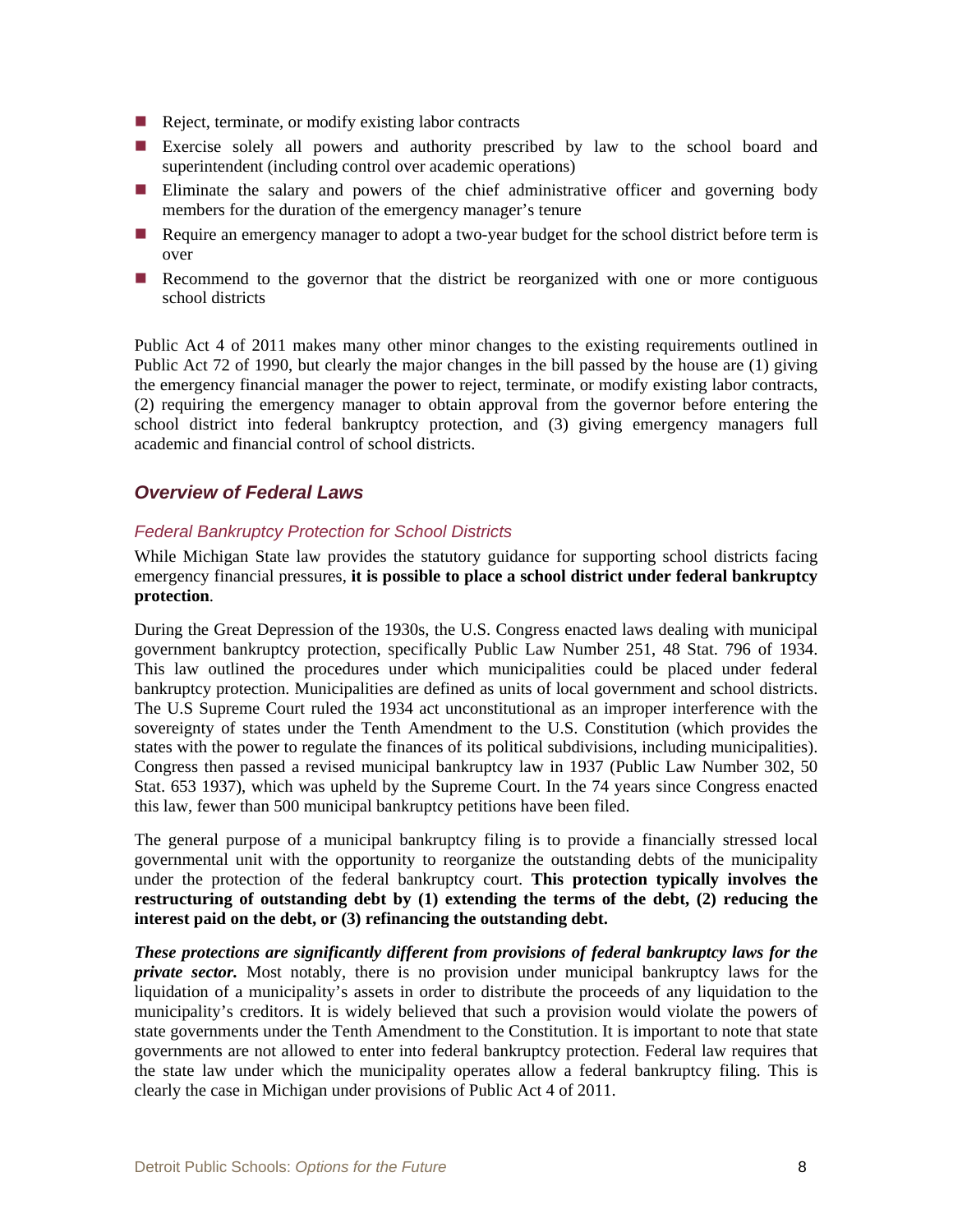The typical scenario for a municipality to enter federal bankruptcy protection occurs when the municipality does not have the financial ability to service the debt obligations on outstanding bonds. Once a federal municipal bankruptcy case begins, the outcome of the case will be a restructuring or refinancing of the existing debts of the municipality. This reorganization of debt will involve the input of the municipality and the creditors that hold the municipal debt.

### **PART II: UNDERSTANDING DETROIT'S FINANCIAL CRISIS**

Detroit Public Schools offers an excellent example examining how current law works in practice. This case study begins in 1999, when the state first intervened in Detroit, and continues to the present day with a discussion of the district's current, stateapproved Deficit Elimination Plan.

#### **Background: Changes to Governance Structure**

The state first intervened in the DPS when, in 1999, due to concerns by then Governor John Engler and the Michigan legislature, the district was placed under the governance of a seven-member reform board pursuant to Public Act 451 of 1999. The reform board included six members appointed by the mayor of the City of Detroit and one member appointed by the governor. The locally elected school board was eliminated under this law. The reform board managed the DPS from April 1999 through October 2004. Under the reform board's management, the DPS closed fiscal year (FY) 2004 with a \$63.7 million general fund budget deficit.

Beginning in October 2004, the DPS was again under the control of a locally elected 11-member Board of Education. In late 2008, the State of Michigan began proceedings against the DPS under the terms of Public Act 72 of 1990. These proceedings led to the eventual appointment of Robert Bobb as the emergency financial manager of the DPS in March of 2009. The appointment of an emergency financial manager for the DPS is the only appointment of an emergency financial manager for a school district under provisions of Public Act 72 of 1990.

The size of DPS's annual operating budget deficit and the size of the accumulated operating deficit have

#### **Case Study: Federal Bankruptcy Avoided in New York City**

Although the federal bankruptcy court has limited powers over municipal bankruptcy proceedings, it has the ability to restructure the existing outstanding debt of a municipality. The federal bankruptcy court cannot eliminate or void contracts or order the sales of municipal assets. In Michigan, these functions are assigned to stateappointed emergency managers under Public Act 4 of 2011.

The vast majority of the nearly 500 municipal government units that have entered into federal bankruptcy protection since 1937 have been small units, such as water and sewer authorities. Bankruptcy proceedings involving large municipalities are rare. Often, the threat of federal bankruptcy protection leads the holders and issuers of municipal debt to work out a restructuring of the debt before the federal court becomes involved.

The financial problems of New York City in the mid-1970s are a classic example of this threat. During this time period, the city was running a massive operating deficit and was able to continue operating only by borrowing funds on the short-term credit markets. As the financial sector became increasingly concerned about New York City's ability to service its outstanding debt, the city lost the ability to borrow funds on the financial markets and faced the threat of federal bankruptcy protection.

Federal bankruptcy protection was avoided in this case because the federal government, the State of New York, and the city worked out a major restructuring of debt which was accepted by the city's creditors. New York City raised local taxes, and the local employee pension funds agreed to loan funds to the city. The State of New York also appointed a Financial Control Board to oversee the financial affairs of the city. In the end, federal bankruptcy protection was not necessary, but certainly the threat of such a bankruptcy filing provided the incentive to address New York City's financial problems.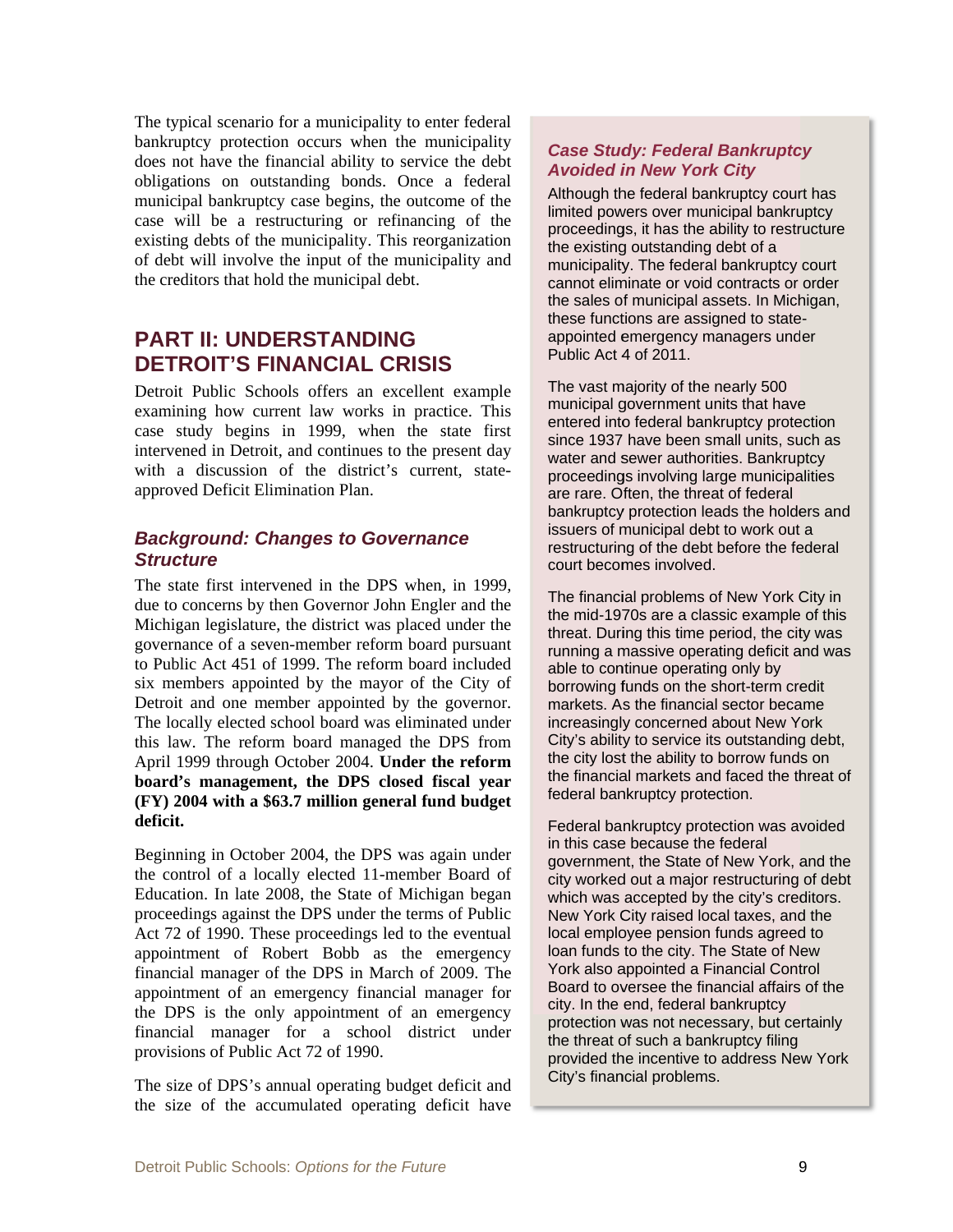grown since the appointment of Robert Bobb as the emergency financial manager. Exhibit 1 provides a summary of the DPS general fund revenues, expenditures, operating budget, and accumulated year-end budget deficit for the period FY 2008–09 through the current estimates for FY 2010–11. (For the purposes of this analysis, an operating deficit refers to the difference between current year revenues and expenditures, and an accumulated year-end deficit is the combination of a current year deficit and any deficits carried forward from prior fiscal years.)

| (millions of dollars)                 |            |             |             |  |
|---------------------------------------|------------|-------------|-------------|--|
|                                       | FY 2008-09 | FY 2009-10  | FY 2010-11  |  |
| <b>Beginning Fund Balance</b>         | $-$139.7$  | $-$ \$218.9 | $-$ \$331.4 |  |
| <b>Current Year Revenues</b>          | 1.138.2    | 1.071.8     | 994.2       |  |
| <b>Current Year Spending</b>          | 1.217.4    | 1,184.3     | 994.2       |  |
| <b>Current Year Operating Balance</b> | $-79.2$    | $-112.5$    | 0.0         |  |
| <b>Accumulated Year-End Deficit</b>   | $-218.9$   | $-331.4$    | $-331.4$    |  |

## **EXHIBIT 1**  Detroit Public Schools Three-Year General Fund Budget Summary

SOURCE: DPS Comprehensive Financial Report and June 30, 2010, Adopted Budget.

Following the appointment of Mr. Bobb, the DPS closed the FY 2008–09 budget with an operating annual deficit of \$79.2 million. When this annual operating deficit is combined with the beginning year deficit of \$139.7 million, it leads to an accumulated deficit of \$218.9 million at the close of the fiscal year. During FY 2009–10, the operating deficit increased to \$112.5 million, pushing the accumulated deficit at the close of the fiscal year up to \$331.4 million. The current budget for FY 2010–11 assumes a balance between estimated current year revenues and expenditures, leaving the accumulated deficit at the close of FY 2010–11 at \$331.4 million.

#### *Continued Financial Troubles*

In spite of the numerous different arrangements dealing with the governance of the DPS over the past dozen years, the DPS continues to suffer severe financial stress. In many respects this financial stress has been due to the inability of DPS managers to reduce expenditures at a pace that is sufficient to keep up with declining revenues of the school district. This decline in revenues can be attributed primarily to major declines in DPS enrollment. Since 1994, the State of Michigan has provided funding to all school districts in Michigan based on the number of students enrolled in each district.

Since the 1999 takeover of DPS management by the state under Public Act 451 of 1999, the number of students enrolled in the DPS has declined from 173,848 in FY 1998–99 to 84,877 in FY 2009–10. This is a decline of 51.2 percent of the students over a dozen years. Exhibit 2 provides a summary of DPS enrollments over the past 12 fiscal years. The management of the DPS has not been able to reduce expenditures enough to keep up with this enrollment decline and the impact of the enrollment decline on the operating funding of the DPS.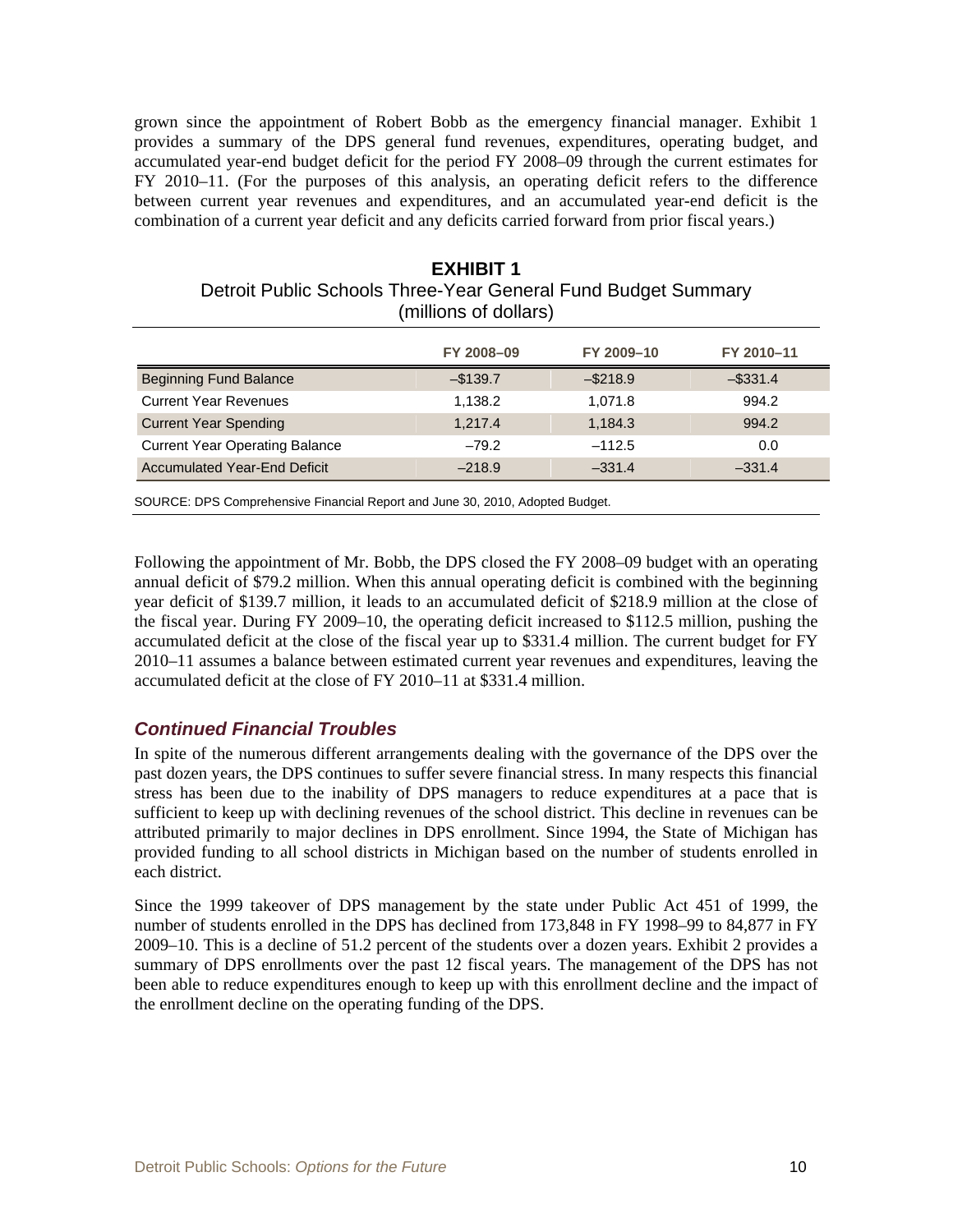

NOTE: Enrollment at the Detroit Public Schools has declined by 88,971 or by 51.2% over the past 12 fiscal years. SOURCE: Detroit Public Schools Comprehensive Financial Report.

These financial troubles become clear upon review of a single page of the most recent Comprehensive Financial Report released by the DPS. According to the report, in FY 2001, the DPS had an enrollment of 162,693 and total operating expenditures of \$1.53 billion. This equates to an operating cost per pupil of \$9,418. During FY 2010, the DPS had an enrollment of 84,877 and total operating expenditures of \$1.17 billion, or an operating cost per pupil of \$13,782. Enrollment in the DPS declined by 51.2 percent over this time period, but operating expenses declined by only 23.7 percent, placing financial pressures on the DPS budget. This financial pressure was only partially alleviated by a 16.3 percent increase in the base funding per pupil provided to the DPS over this same time period.

#### **Deficit Elimination Plan**

At the close of FY 2010, the DPS carried on its books a \$331.4 million unreserved general fund deficit. This deficit equaled 27.7 percent of the total general fund expenditures during the same fiscal year. Mr. Bobb is currently operating under a deficit elimination plan (DEP) approved by the Michigan Department of Education (MDE) that would eliminate this general fund operating deficit by FY 2014. Mr. Bobb is working on revisions to this state-approved deficit reduction plan, which is due to the state by the end of May 2011. The current version of the plan (approved by the MDE on February 8, 2011) includes dramatic changes to the education delivery system in the district, including:

- Closing 30 schools in FY 2011, 40 schools in FY 2012, and 30 schools in FY 2013
- Raising class size to 31 in K-3 classrooms, 39 in grades  $4-5$ , 47 in the middle schools, and 62  $\mathcal{L}_{\text{max}}$ students at the high schools
- $\Box$  Closing career and technical schools, as well as alternative schools
- $\blacksquare$  Eliminating student transportation for general education students
- Moving to a regional principal model, which provides for one principal for every four high  $\mathcal{L}(\mathcal{A})$ schools
- Providing two guidance counselors and one assistant principal in each high school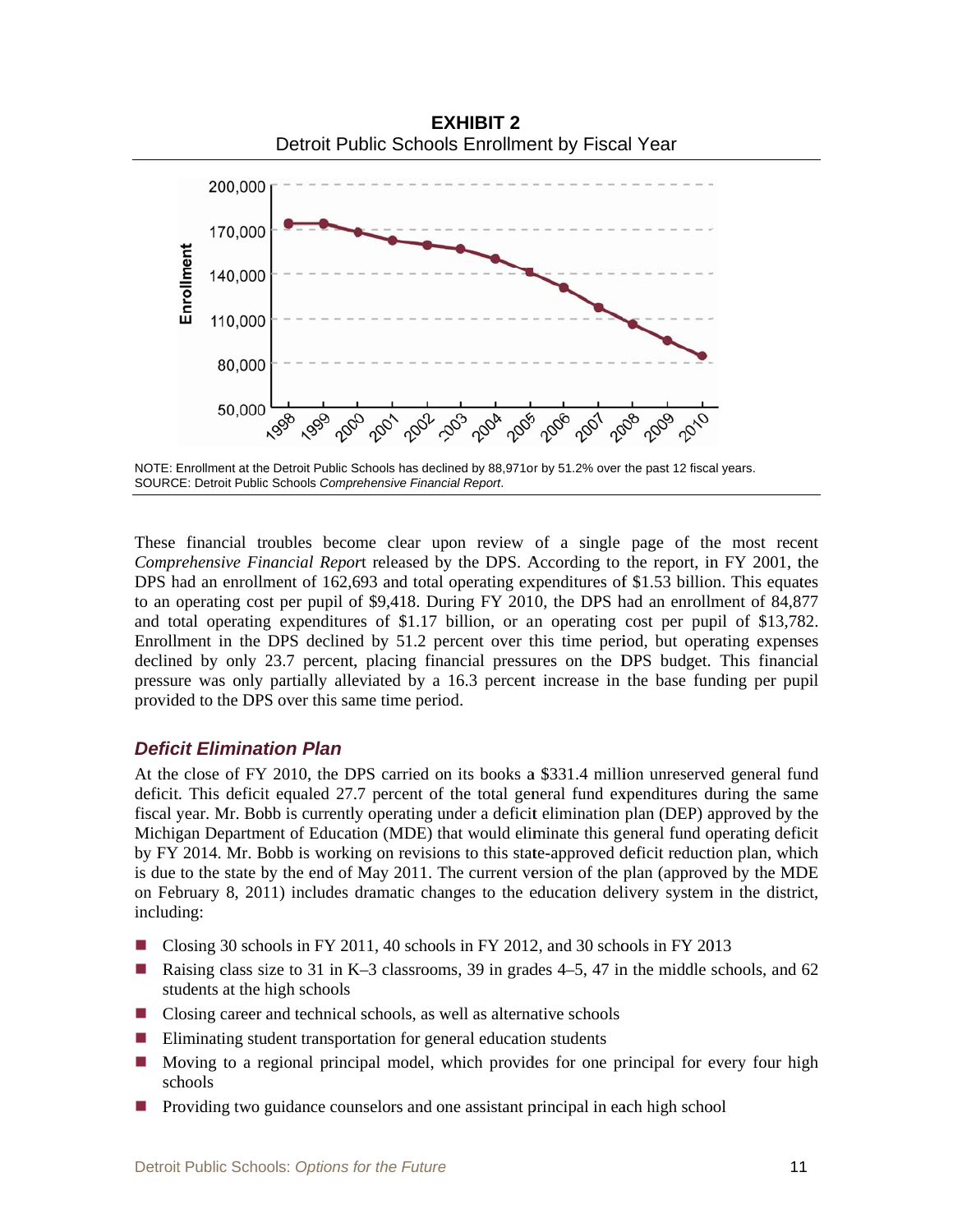Certainly, the elimination of a 27.7 percent general fund operating deficit will be a major challenge for the DPS, especially in light of expected continuing declines in the enrollment of the DPS and potential declines in the level of base per-pupil funding provided to the DPS by the state in the coming fiscal year.

### **PART III: OPTIONS FOR THE FUTURE**

While the state of Michigan has intervened aggressively in the DPS by appointing Mr. Bobb, his tenure has shown that appointing an emergency manager is no guarantee that a district will quickly become financially solvent. If an emergency manager does not successfully balance a school district's budget, what options exist? In order to identify possible solutions, four questions must be addressed:

- Does the state have an obligation to intervene beyond the appointment of an emergency manager?
- What can the state do in the short term to support the DPS?
- What can the state do in the long term to avoid local financial crises?
- $\blacksquare$  How can the discussion move forward?

#### *Does the State Have an Obligation to Intervene?*

By law, Michigan is required to investigate potential financial crisis and, if necessary, appoint an emergency financial manager. There is **no statutory guidance for what the state must do if the emergency financial manager is not successful in balancing the local budget**, as is the case in the Detroit Public Schools.

The state does, however, have a constitutional obligation to provide a public education to all children across the state. The DPS's financial situation is impacting the district's ability to provide a public education to children in Detroit, and the state should intervene.

#### *What Can the State Do in the Short Term?*

There are a number of short-term options to address the financial crisis in the DPS, and they vary in their degree of political palatability. But in order to solve this worsening crisis, tough decisions will have to be made to help balance the DPS budget, and ultimately improve academic offerings.

- Appoint a new emergency manager, and execute the DEP
- Restructure debt
- Raise taxes
- File for federal bankruptcy protection
- Reorganize the DPS

#### **Appoint a New Emergency Manager**

Robert Bobb's contract has been extended through June 30, 2011. At this time, the governor will be responsible for deciding whether or not to appoint a new emergency financial manager. Because the financial emergency still exists in the DPS, it is widely believed that the governor will appoint a new emergency manager later this spring. This appointee will likely be charged with implementing the DEP, which currently aims to eliminate the district's deficit by 2014.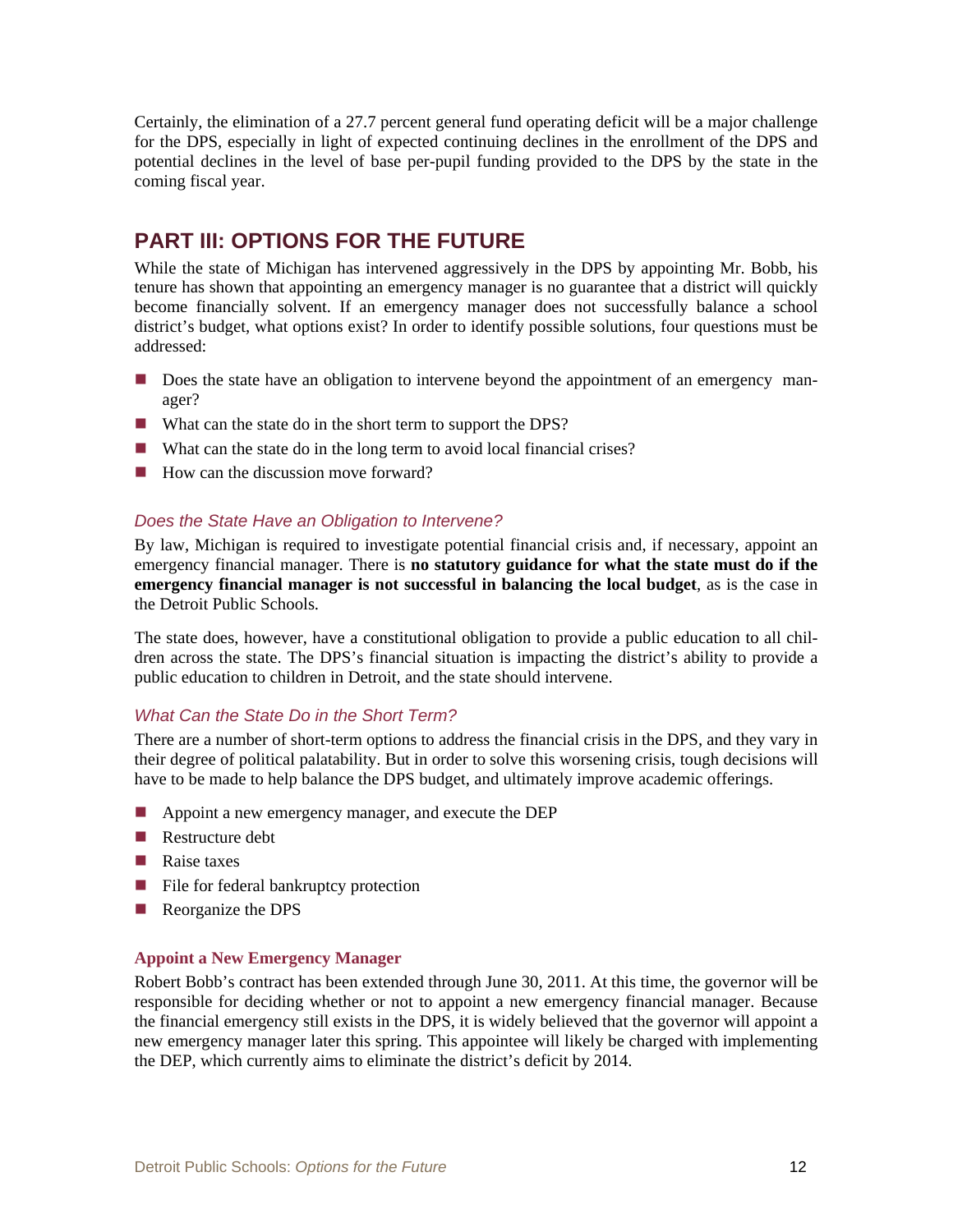This approach has the potential to eliminate the deficit over the next three years – assuming the plan's assumptions about enrollment and per-pupil funding hold. Implementing the DEP as is, however, will most likely lower the quality of the district's academic offerings. Increasing class size alone is likely to have a negative impact on student achievement. Eliminating student transportation in a city that lacks a large public transit system is likely to lower attendance rates, which directly correlates with increased risk for drop out.

Although it is possible that the DPS will emerge financially stronger and better equipped to provide educational services in 2014, the district's students will have had three years of subpar education – and the cost of catching them up will be high.

#### **Restructure Debt**

The state could also restructure, or attempt to assume, all or a portion of the outstanding operating debt of the DPS. **Restructuring the debt would allow for more of the DPS budget to go directly to instruction and operations** – rather than debt obligations. Presumably this allows the district to spend money on improving its educational offerings, which in turn could lead to increased enrollment and revenue.

Restructuring the debt could take several forms, all of which will likely require a change to state law. First, the state could pay some or all of DPS's debt. Second, the state could require the district to implement reforms (such as new academic requirements, hiring practices, merit pay, and more) in exchange for state debt relief. Finally, the state could also help the district convert Detroit's short-term debt into long-term debt – as it did in 2005.

In the short term, there are several hurdles to restructuring the debt. First, any state assumption of the DPS debt would open the door for other deficit school districts to ask for similar treatment. Second, and most important, the state of Michigan does not have surplus funds that could be used to forgive debts incurred by the DPS, or any other school district in the state. If the state chooses to allocate resources to the DPS, it is very likely that other state programs, potentially including state aid to other school districts, would have to be reduced to ensure a balanced state budget.

In addition to short-term considerations, there is also a concern about the long-term ability of the DPS to manage its finances – even after any sort of state support is offered. The question of DPS's long-term ability to manage finances is especially relevant because of its recent financial history. During 2005, the state allowed the DPS to convert \$210 million of short-term operating debt into long-term debt. While this change allowed the DPS to temporarily balance its operating budget, five fiscal years later the DPS is dealing with another accumulated operating deficit of \$331.4 million.

#### **Raise Taxes**

Another option is to raise local taxes in order to raise revenue to repay the debt. In theory, this allows the residents of Detroit to take local action to address the district's financial crisis. Under the state constitution, however, raising taxes is not a viable option.

The DPS and all of the school districts in the state operate under constitutional limits regarding the level of local property taxes that can be levied to support school districts. **The DPS has no ability, under current state law, to ask the local voters to approve a property tax increase to finance operating expenditures in the district.** Any type of revenue increase that would provide more operating funding for the DPS would have to be the result of a change in the state constitution and a local vote of the people.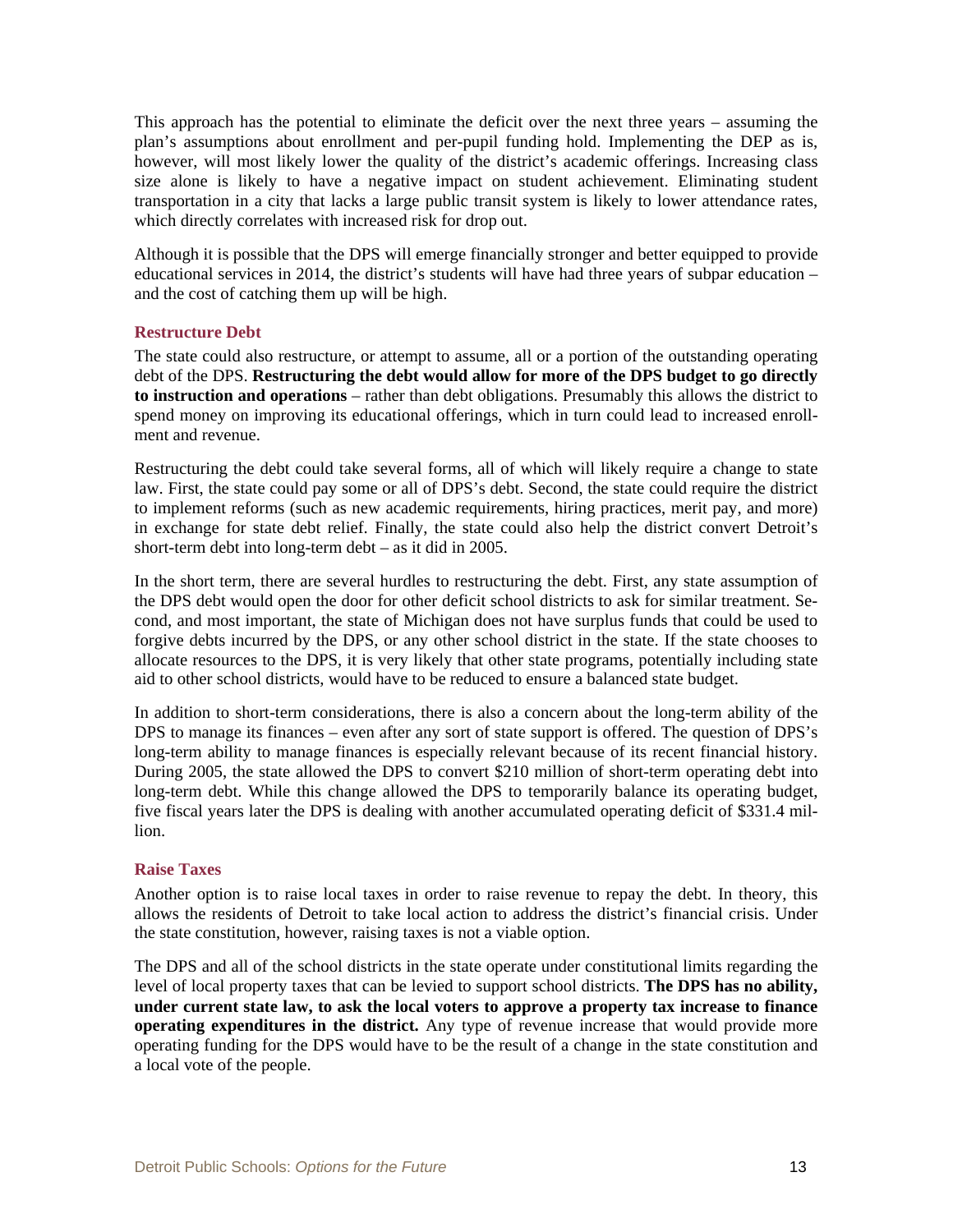On the other hand, the governor and the Michigan legislature could raise state taxes to assist in the funding of the DPS or any other school district. A statewide tax increase could take many forms and would create a direct revenue source for debt repayment, meaning other programs would not have to suffer budget cuts to support the DPS. In light of the current political environment, however, a tax increase of any kind seems unlikely. Additionally, Governor Rick Snyder's FY 2011–12 state budget recommendation calls for reduction in the state support of school districts, making a state tax increase for the DPS or any other school district in the state even more improbable.

#### **File for Federal Bankruptcy Protection**

The DPS could also file for federal bankruptcy protection. Bankruptcy is seen as attractive mainly because the court can restructure some or all of the school district's debts.

Bankruptcy, however, is a risky decision. Because school districts are typically stable entities, they are considered safe investments by lenders, and are thus able to borrow money at lower interest rates. When a school district files bankruptcy and defaults on its loans, lenders raise interest rates, making it more expensive for the district to borrow money. In the case of the DPS, increased interest rates may not be as much a concern because the district is likely already seen as a risky investment and subject to higher interest rates.

In addition to concerns for Detroit, bankruptcy may also impact similar entities across the state and region. From a lender's point of view, if the DPS can file bankruptcy, so can Grand Rapids or Flint. This is certainly something the state will consider when deciding whether to allow the DPS to file for bankruptcy protection.

Under the current deficit elimination plan agreed upon by Mr. Bobb and the state superintendent, Mr. Bobb is not allowed to declare bankruptcy during his tenure. Once a successor is named, bankruptcy becomes an option. Public Act 4 of 2011 allows emergency managers to file for bankruptcy, but this action requires the approval of the governor.

#### **Reorganize the DPS**

The district could also cease to exist in its current form. Each of the options discussed below allows the city to build a system that has the potential to promote fiscal responsibility, twenty-first-century skills, high academic standards – and other qualities that are essential for a successful urban school district. None of the options below inherently embodies these qualities, but each provides an opportunity to evaluate current practice and create a stronger school district.

*Smaller:* The district could break up into smaller districts serving smaller parts of the city. By breaking up the district, communities would have more control over the schools in their neighborhoods, and the bureaucracy created to run a large, urban district would be eliminated.

*Portfolio:* The DPS could also take a form similar to post-Katrina New Orleans. Rather than having a centrally run school system, New Orleans operates under a "portfolio model" wherein the school district authorizes, but does not operate, individual schools. Under this model, individual schools are given full authority over budget, staffing, and more – operating much like charter schools, but under the umbrella of a public school district. This option too breaks up the bureaucracy of DPS and allows for more neighborhood input.

*Regional:* The district could also consolidate with a neighboring suburban district to form a regional school district – much like Indianapolis or Memphis. This would allow the DPS to take advantage of the capacity in other districts to run a central office and support individual schools. Consolidating could also lower administrative costs for both the DPS and neighboring districts.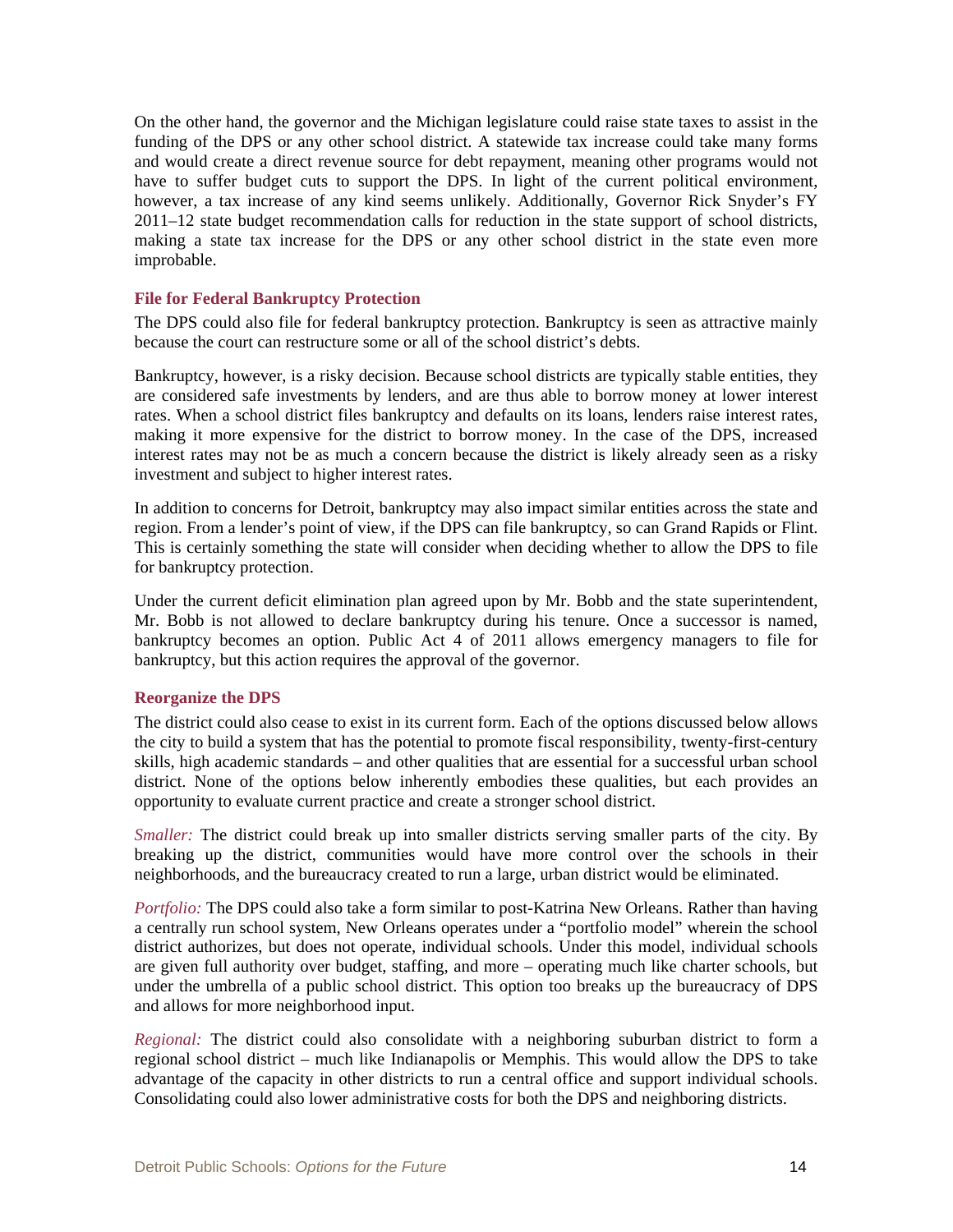*Charter:* Mr. Bobb has recently recommended turning over some of the DPS schools to charter operators. In late March, he listed schools that would be available for charter takeover and started recruiting charter authorizers. This model is similar to the portfolio model discussed above. Mr. Bobb's efforts have illuminated some of the problems associated with such a model. Most important, it relies heavily on high-quality charter operators – a group Detroit has historically struggled to recruit.

State law is unclear about whether the debt would be immediately eliminated if the DPS were reorganized. Section 380.12–380.13 of the Revised School Code outlines how debt is managed in the event of district dissolution. In most instances, the debt this section refers to is for capital construction projects (e.g., a new high school). This section explains that debt remains tied to the original district and allows the board of the new district to levy taxes for bonded indebtedness. Clearly, if the DPS were to be disbanded, the new school district would be responsible for the continuing debt service payments on capital bonds. **The section does not directly address the issue of what would happen to the accumulated operating deficit that exists in the DPS at this time.** This is an important issue that would have to be discussed further if any form of disbanding the DPS were considered.

#### *What Can the State Do in the Long Term?*

In addition to addressing short-term problems, it is also important to identify ways to avoid this situation in the future. Detroit's financial condition was created by a combination of significant declines in enrollment and failure to make cuts fast enough to keep up with declining enrollment and falling per-pupil allocations. This suggests that **Michigan might have to consider alternatives to the current per-pupil funding model** and institute a funding mechanism for schools that takes into consideration the changing demographics of the state. Detroit is one of many districts across the state facing declining enrollment. The challenge is that enrollment, to which state funding is tied, tends to decline more quickly than does the ability of districts to adjust operating expenditures. This, coupled with budgetary constraints at the state level, makes accurate planning a difficult task.

In addition to reevaluating Proposal A, the state must also be more proactive with financially troubled districts. Budget crises are usually not created in one year's time, and they often take longer to solve than one year. Intervening when budget problems seem small may prevent a DPSlike crisis in the future.

#### *How Can the Discussion Move Forward?*

*"Without getting into too many details, I am extraordinarily concerned about the poor quality of education, quite frankly, the children of Detroit are receiving … I think we have a moral obligation to get dramatically better there, [and] to really challenge the status quo." — Secretary of Education Arnie Duncan, 2009* 

Unfortunately, there is no "right" choice in this discussion. Stakeholders in Detroit, Lansing, and across Michigan must consider many interests and constraints when crafting a "Detroit solution." Clearly, the magnitude of Detroit's financial instability is far greater than that of any other district in the state. The fact remains, however, that the finances of the entire state are problematic, and the radical solutions required to solve Detroit's problems will require a degree of assurance and evidence of progress which have yet to be seen.

One thing is evident – everyone has a role in creating and implementing this "Detroit solution," and any resolution will require the support of each and every stakeholder to be successful. For too long, Detroit has complained that Lansing does not understand the intricacies of the problems faced by